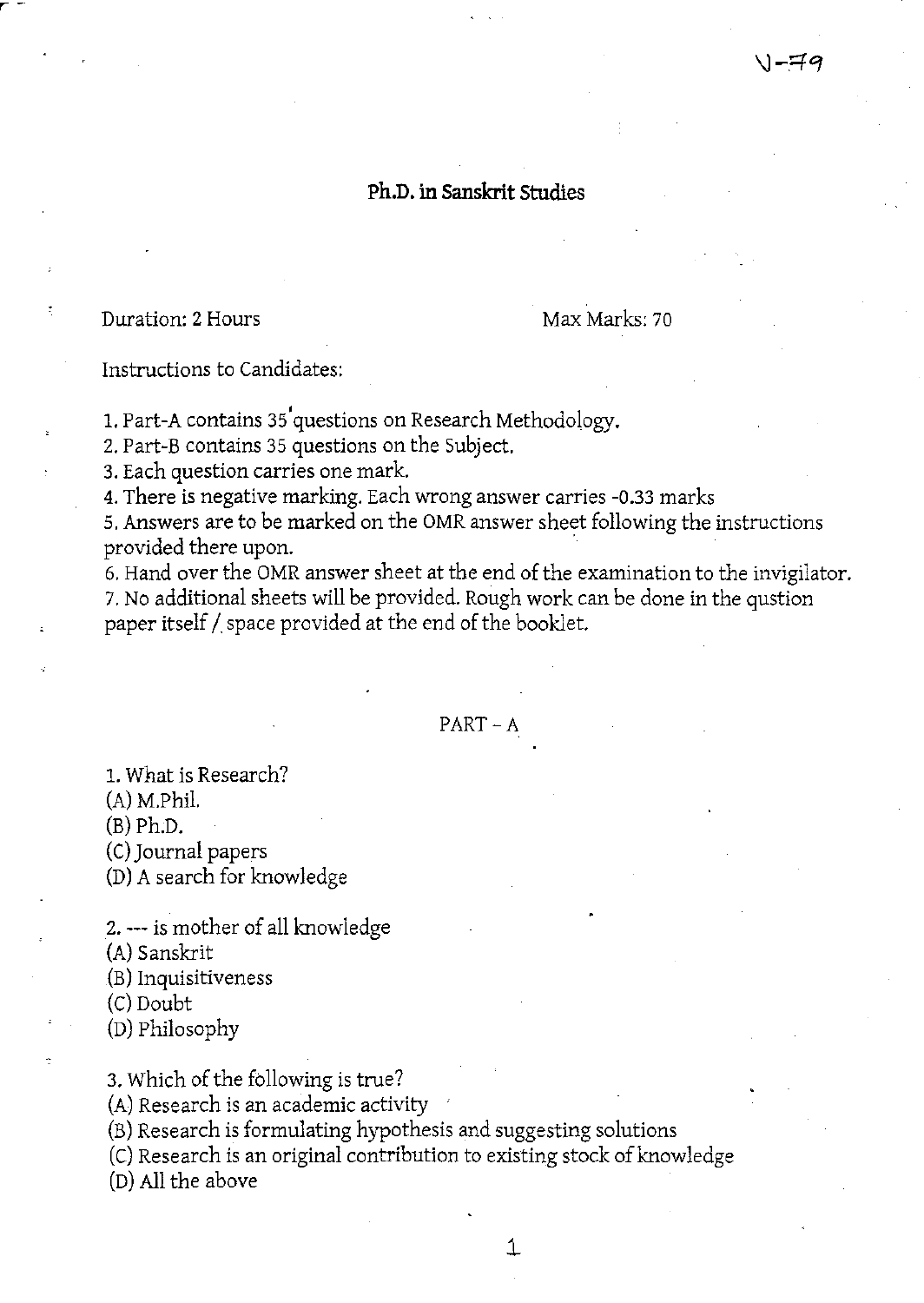4. Identify the correct set of anubandha-catustaya

(A) Visaya, Adhikārī, Praveśana, Sambandha

(B) Visaya, Sambandha, Prayojana, Adhikārī

(C) Prayojana, Sangati, Adhikārī, Visaya

(D) Guru, Visaya, Prayojana, Sambandha

5. What is the major purpose of descriptive research?

(A) To term the output in terms of quantity

(B) To find a solution for an immediate problem

(C) Description of the state of affairs as it exists

(D) Descriptive cataloging

, 6. Gathering knowledge for knowledge sake is -

(A) Applied research

(B) Descriptive research

(C) Quantitative research

(D) Empirical research

7. In a compound word 'Tantrayukti,' The word tantra denotes?

(A) sastra

(B) agama .

(C) samsodhana

 $(D)$  gana

8. What do you mean by longitudinal research?

(A) It employs empirical methods

(B)'It is called simulation research

(C) It is carried on over several time periods

(D) It is called historical research

9.To study events or ideas of the past, which of the following is a correct term?

(A) Simulation research

(B) Historical research

(C) Conclusion oriented research

(D) Decision oriented research

10. Simulation research is more suitable in-

(A) Robotics

 $(B)$  Humanities  $\cdot$ 

(C) Medical sciences

(D) Business and Social sciences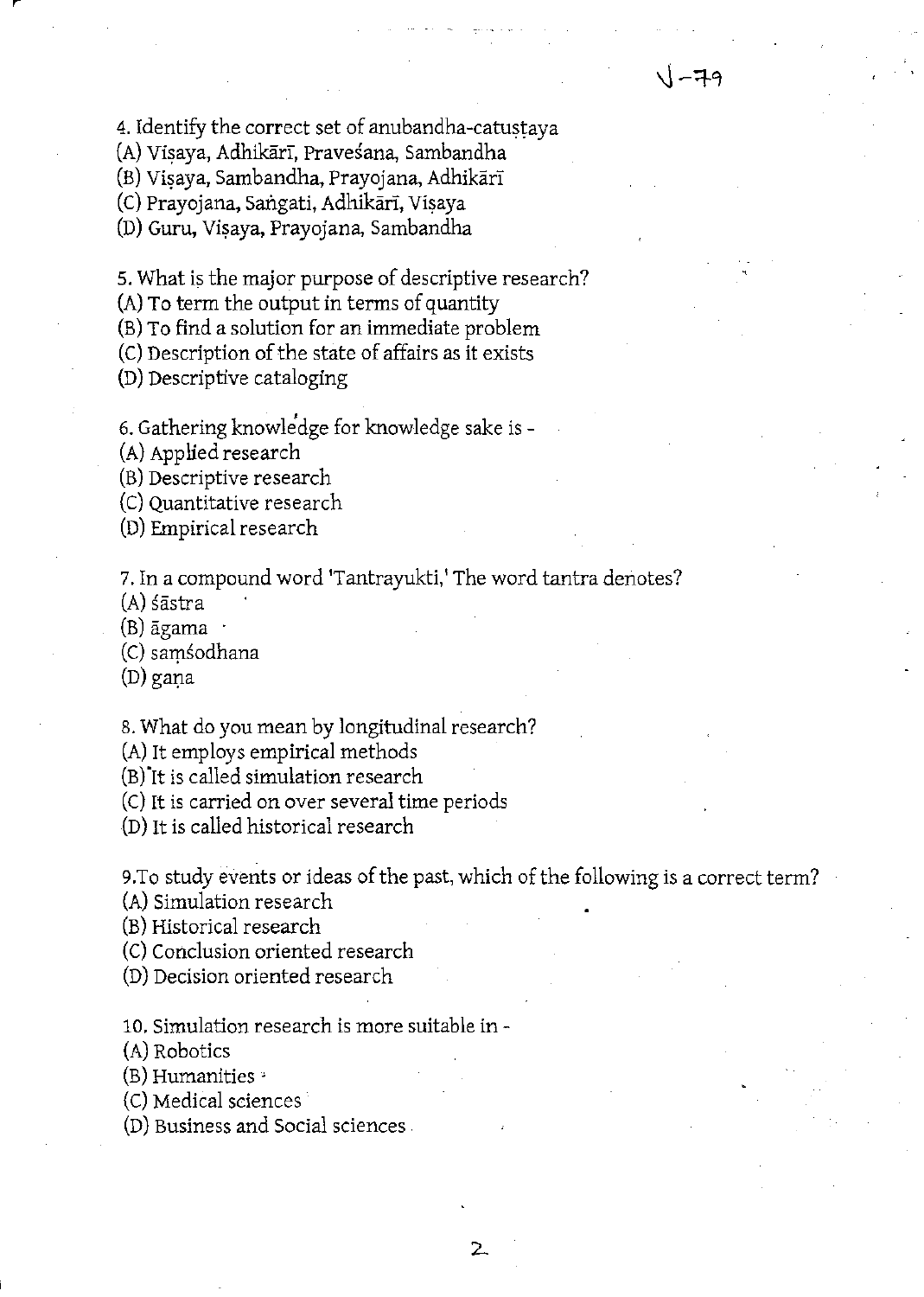11. 'All progress is born of inquiry. Doubt is often better than overconfidence, for it leads to inquiry, and inquiry leads to invention..' - Who spoke thus?

(A) Hiram Maxim

(B) Hudson Maxim

(C) Thomas Edison

(D) Newton

12.'Katapayadi' is a-

(A) Panini's theorem

(B) Melakartr-raga

(C) Numerical notation

(D) Pratyahara '

13. What do you mean by 'Prognosis'?

(A) Recollection

(B) A prediction about something

(C) Ignorance

(D) Treatment

14.Field research consists of

(A) Mail questionnaire

(B) Personal interview

(C) Both a&b

(D) None of the above

15. Research methodology is a way to systematically --- the research problem (A) Find

(B) Question

(e) Ignore

(D) Solve

16. 'Chakravarti' degree is offered by-

(A) Rashtriya Sanskrit Samsthan

(B) Banaras Hindu University

 $(\mathcal{C})$  Nalanda University

(D) Gurukul Kangri University

17. The scope of Research methodology is wider than-

(A) Research methods

(B) Research output

(C) One's own topic

(D) Hypothesis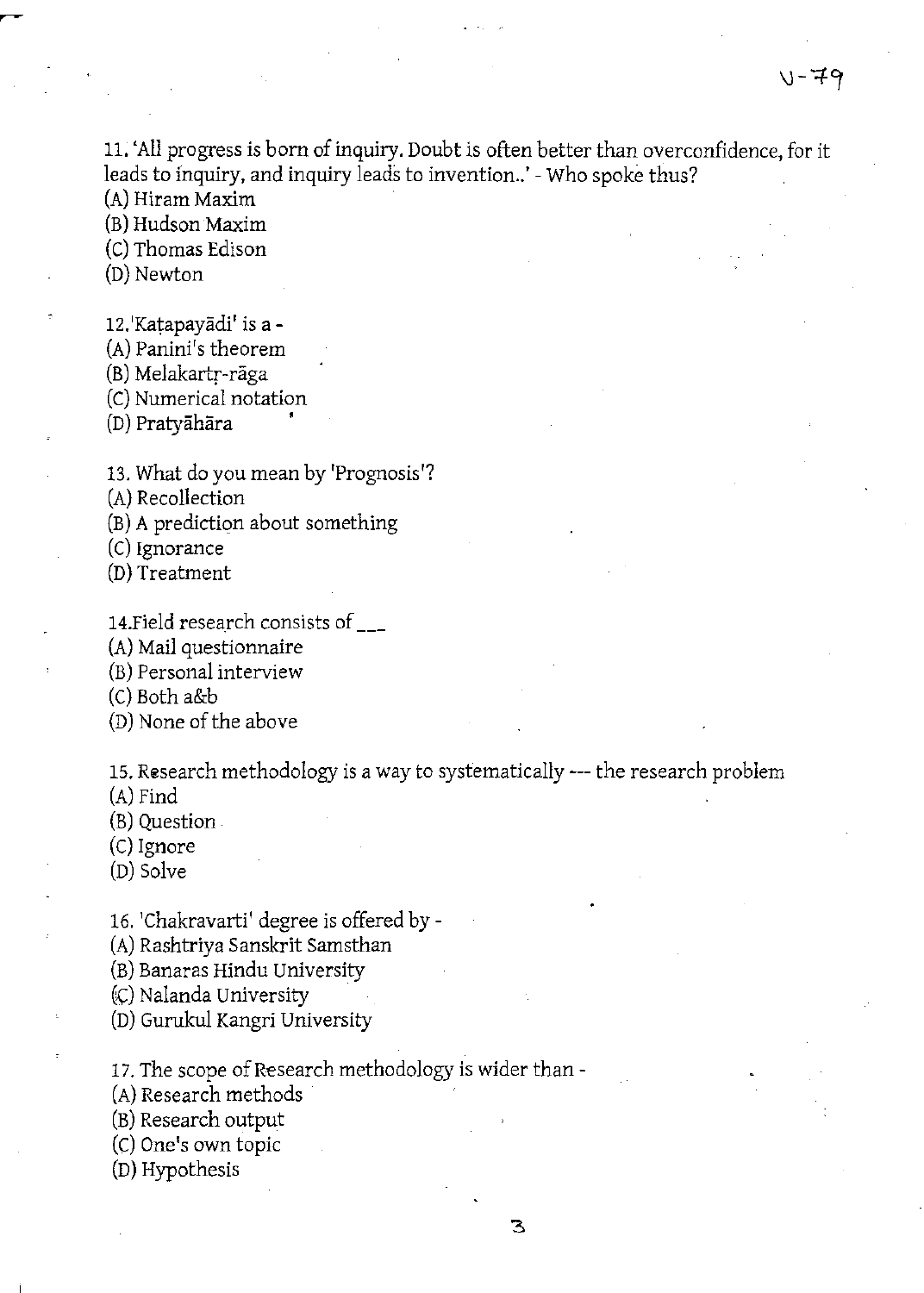\l -≠4

18. The Case Study method may involve -

(A) Interviews

(B) Observation

(C) Experiments

(D) All the above

19. Manipulating variables is possible in what kind of research?

(A) Survey method

(B) Experimental method

(C) Case study method

(D) Interview method.'

20. Logically trained minds adopt which research method?

(A) Scientific method

(B) Exploaratory method

(C) Case study method

(D) Laboratory research method

21. '...इति हेतुस्तदुद्धवे' - who said this?

(A) Gautama

(B) Mammata

(C) Gadādhara

(D) Jaimini

22. How many sangatis are enumerated in Nyaya?

- (A) 6
- $(B)$   $3$
- $(C)$  4

(D) 3

23. which of the following is not used in Hypothesis testing?

(A) Chi square test

(B) t-test

(C) F-test

(D) Popper test

24. What 'NAAC' stands for?

(A) National Academic and Accreditation Council

(B) National Academic and Accreditation Commission

(C) National Assessment and Accreditation Council

(D) National.Academic and Accreditation Commission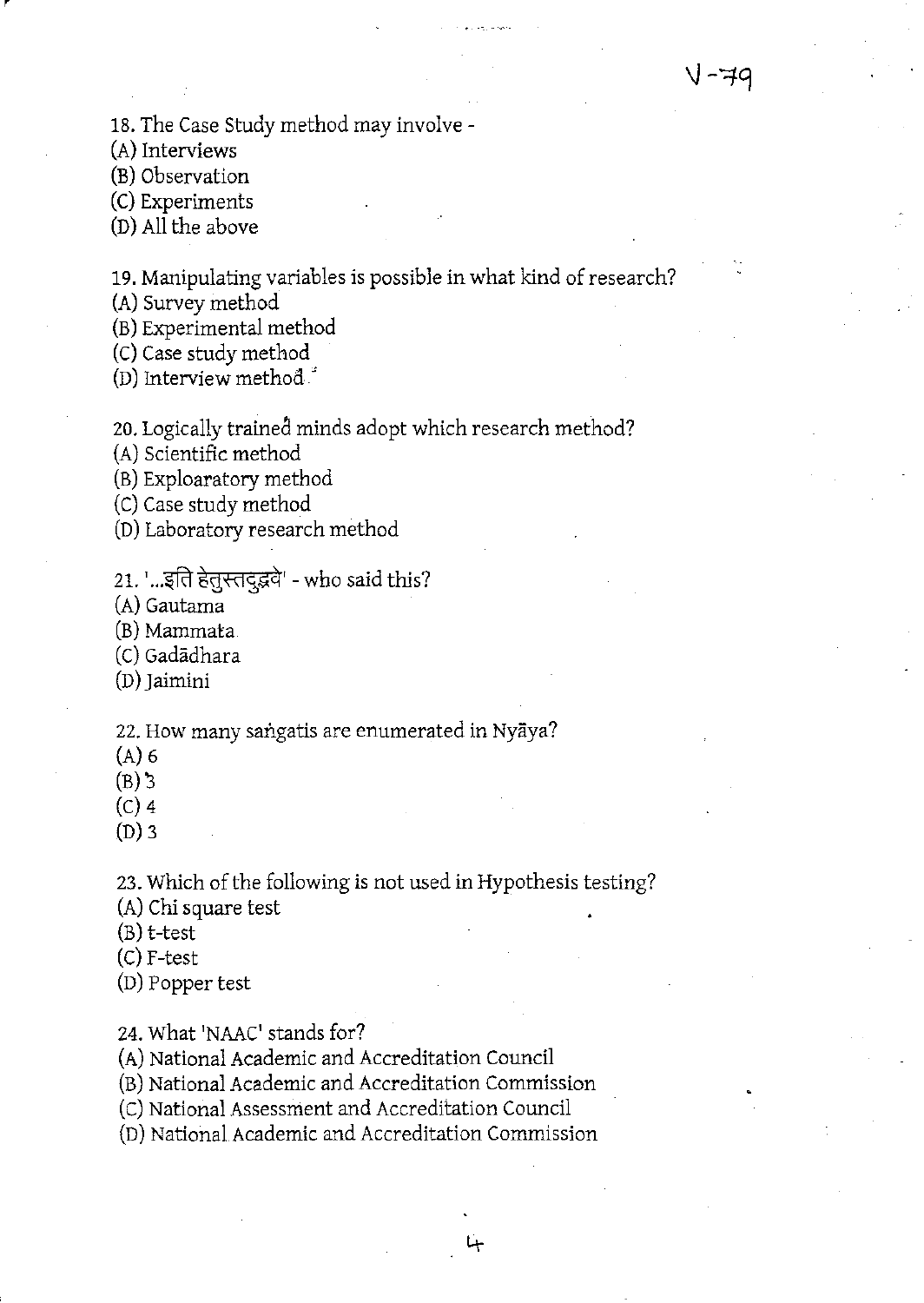25. which of the following school accepts -

Sarvatantra-siddhānta, Pratitantra-siddhānta, Adhikaraṇa-siddhānta and Abhyupagama-siddhantas?

(A) Nyaya

(B) A yurveda

(C) both a&b

(D) None of the above

26. What is the fourth pramana accepted in Ayurveda?

(A) Arthapatti

(B) Yukti

(C) Anupalabdhi

(D) Aitihya

27. The role of the --- is to guide the researcher by delimiting the area of research and to keep him on the right track

(A) Research

(B) Research method

(C) Hypothesis

(D) Supervisor

28. 'इहान्वयमुखेनैव सर्वं व्याख्यायते' - who said this?

(A) Sayana

(B) Mallintaha

(C) Bhatta Bhaskara

(D) Maharshi Daivarata

29. A-priori thinking is related to-

(A) Study

(B) TOpic

(C) Hypothesis

(D) Scientific method

30. A complete enumeration of all the items in the 'population' is known as?

(A) Census inquiry

(B) Universe

(C) Sample

(D) Statistical method

31. What are the problems encountered by researchers in India?

(A) Lack of scientific training .

(B) Insufficient interaction between research departments

(C) Overlapping research studies

(D) All the above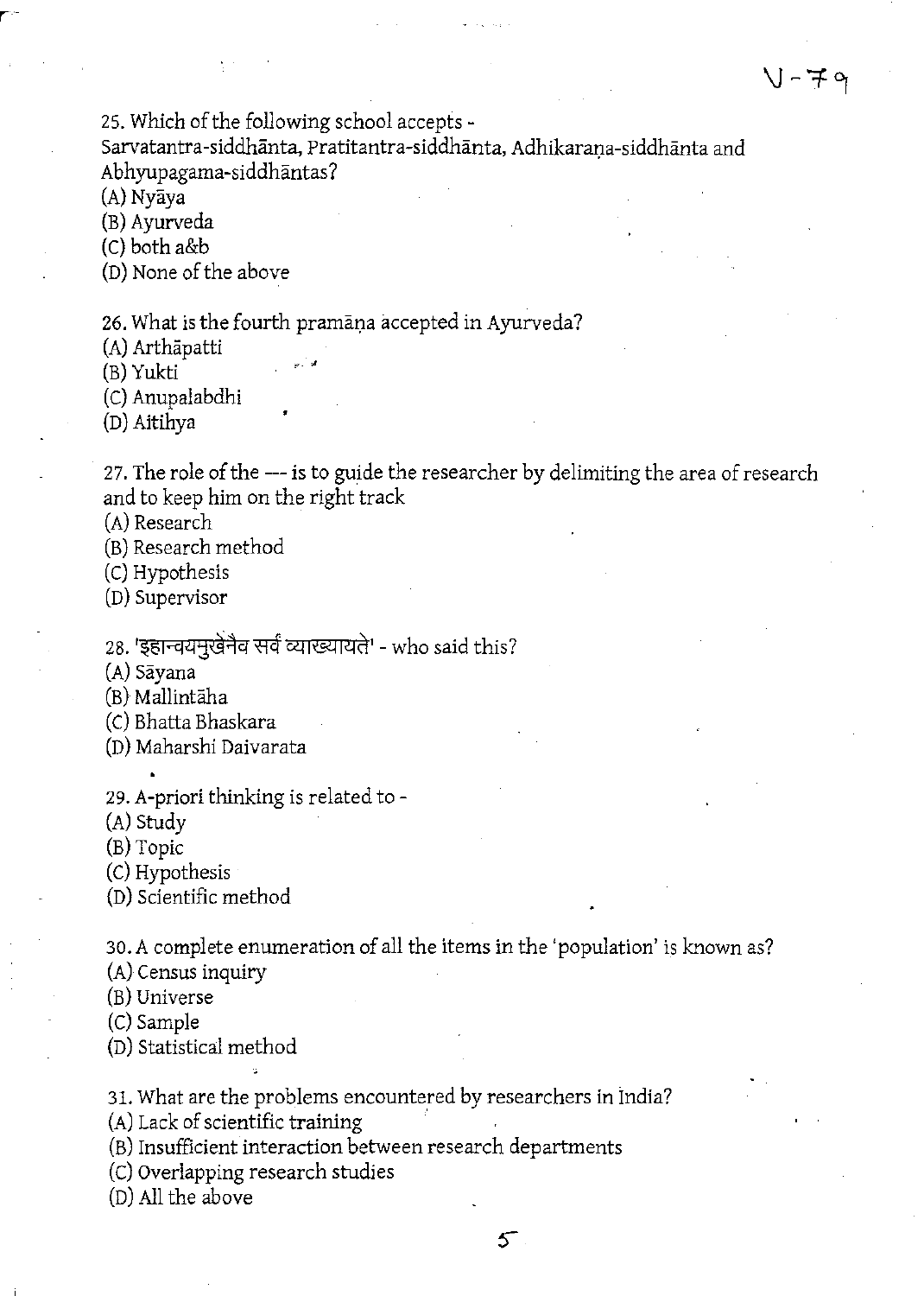32. Which is the first University estblished in India?

(A) University of Madras

(B) University of Mumbai

(C) University of Calcutta

(D) Osmania University

33. The statement - 'Why is productivity inJapan so much higher than in India' is related to?

(A) A Technology problem

(B) A scientific problem

(C) An exaggeration

(D) A research problem

34. The 'Hour glass model' is used to describe?

(A) A case study

(B) Time calculation

(C) A scientific study

(D) Research process

35. Dependent and independent variables are part of?

(A) A computer program

(B) A research method

(C) A research design

(D) Both a&c

#### PART - B

G

36. Which of the following is a dvikarmaka verb?

- (A) procha
- $(B)$  da
- (C) gam)
- (D) khada

#### 37. Following relation is not used in the wordnet

(A) synonymy

(B) hypernymy

- (C) antonymy
- (D) polysemy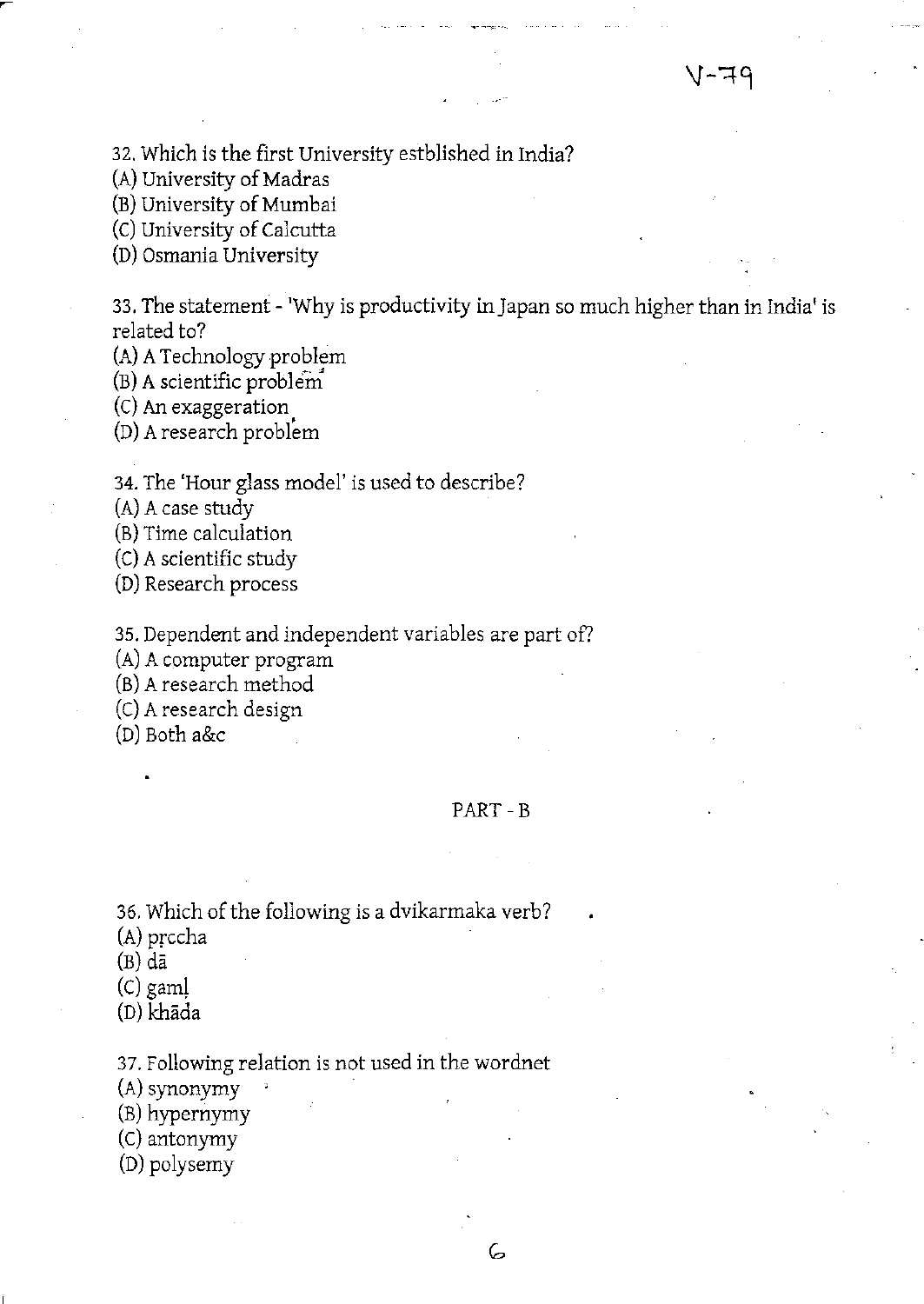38. katapru is a samaasa of --- type

(A) sup-sup

(B) sup-dhaatu

 $(C)$  sup-ting

(D) ting-sup

39. To which language family does Sanskrit belong?

(A) Indo-European

(B) Astro-Asiatic

(e) Dravidian

(D) Germanic

40. Which of the following pramana Nyaya school does not admit?

V - 79

(A) pratyaksa

(B) anumana

(e) arthapatti

(D) sabda

41. How is guna defined in Așțādhyāyi?

(A) ādguņah

(B) adengunah

(C) guno yan lukoh

(D) midergunah

42. Nirukta is attributed to

(A) Pāņini

(B) Patañiali

(C) śākalya

(D) Yaska

43. Which of the following is not a vrtti?

(A) taddhita

(B) samasa

(e) subanta

(D) krdanta.

44. How many 'शाख s' were mentioned by Caranavyūhakara for Yajurveda?

 $(A)$  72

(B) 86

 $(C) 88$ 

(D) 1000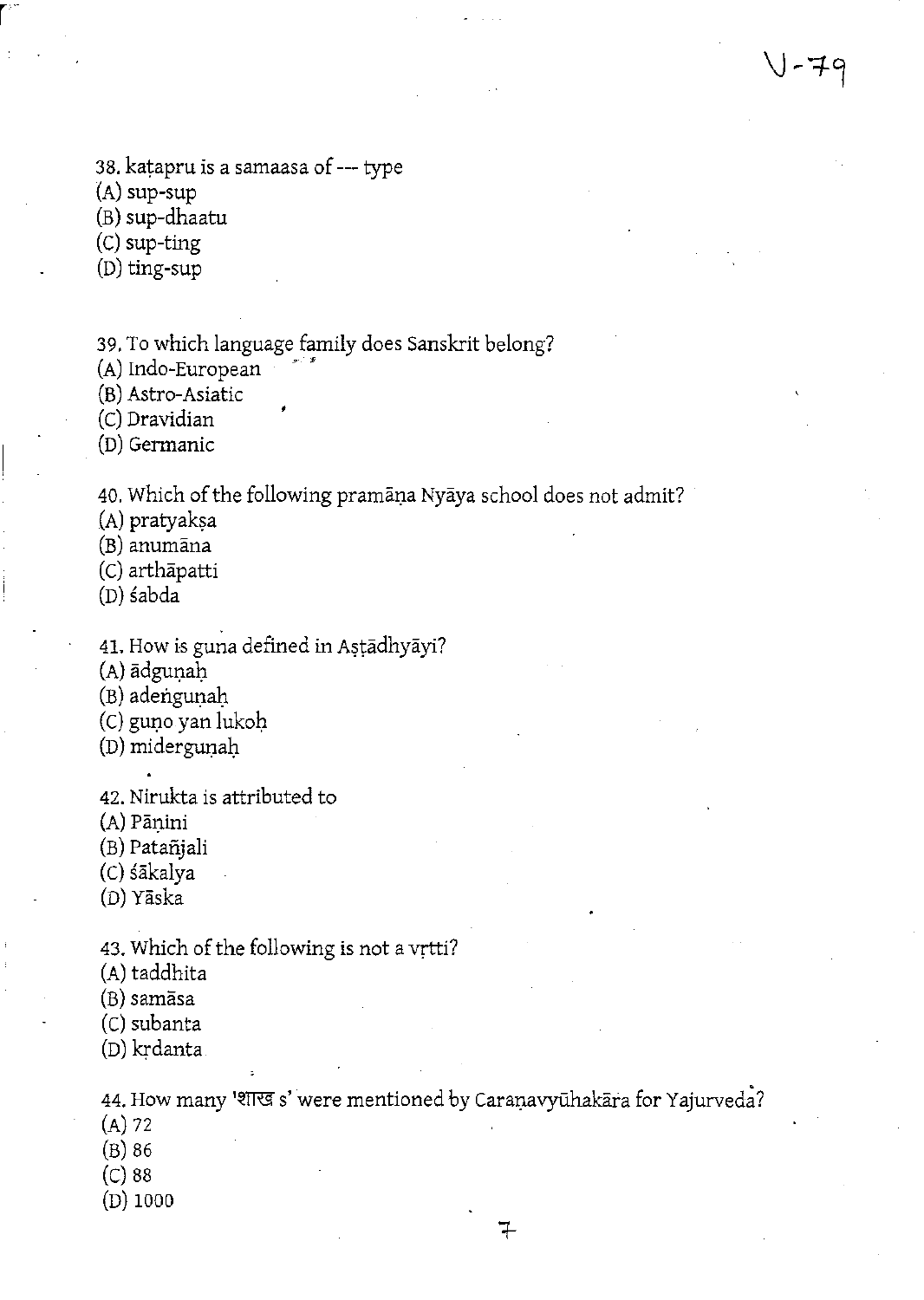45. What is a morpheme?

 $(A)$  A smallest meaningful unit.

(B) A meaningful word.

 $(C)$  A meaningful sound.

(D) None of these

46. The term 'sādhanam' in vyākaraņam refers to?

." <sup>~</sup>

(A) karakam

(B) akhyatam

(C) prakrti

(D) pratyaya

47. Identify the anubandha's in *gukrii?* 

 $(A)$  du

 $(B)$  du and  $\tilde{n}$ 

(C) du and  $k$ 

(D)  $d$ , u and  $\tilde{n}$ 

48. Which of the following is correct ?

(A) grāmasya paritah vrkṣāh santi.

(B) grāmam paritah vrkṣāḥ santi.

(c) grāmeņa paritaļi vrksāļi santi.

(D) grāmAw paritah vrkṣāḥ santi.

49. In the sentence `rāmaḥ paryankam adhiśete', which kāraka role does paryankam denote?

(A) adhikarana

(B) karma

(e) none of the above

(D) both adhikarana and karma

50. Meronymy is a --- relation in WordNet

(A) Syntactic

(B) Semantic

(e) Phonemic

(D) Phonetic

51. A word with more than one related meanings is called?

(A) homonymous

(B) polysemous

(e) synonymous

(D) heteronymous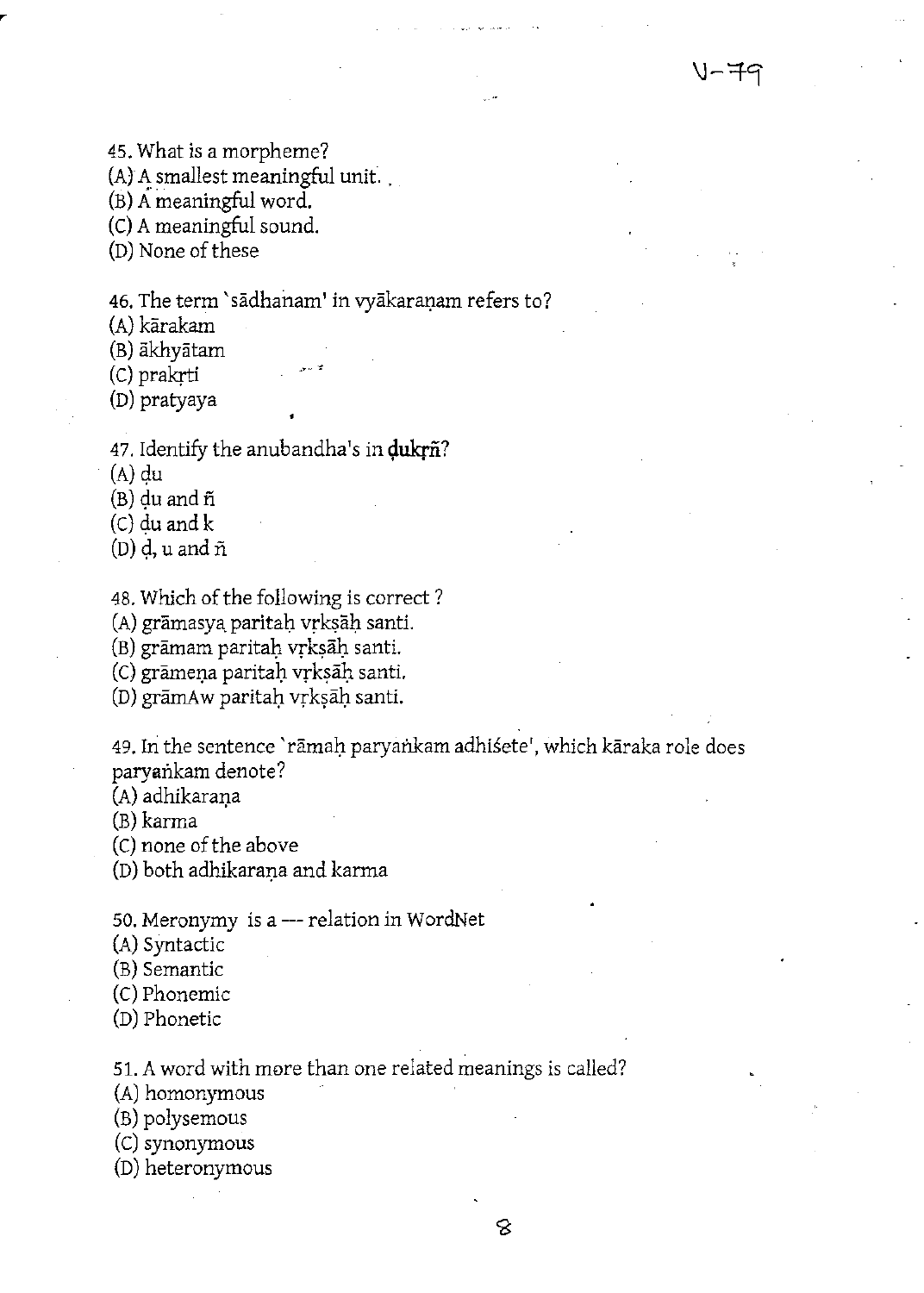/- 79

52. A śloka with several mūrdhanya varņas may be said to have --- guṇa

(A) ojo

- (B) prasada
- (e) madhurya
- (D) śaurya
- 53. Which of the karakas can be abhihita ?
- (A) only karta
- (B) only karma
- (e) both karta and karma
- (D) Any of the kartā, karma, karaņa, and adhikaraņa
- 54. Which of the following is not the meaning of ca?
- (A) samuccaya
- (B) anvacaya
- (e) itaretara
- (D) avadhārana

# 55. Derivation of sadhi from sas is an example of

- (A) Piirvatrasiddham
- (B) satvatukorasiddhah
- (e) Asiddhavadatrabhat
- (D) None of the above

56. Who said as follows - 'ग्रामे ग्रामे काठक कालापक च प्रोच्यते'?

- CA) Yaska
- (B) Sayana
- (e) Patanjali
- (D) Apastamba

57. भवद्भूतं भविष्यच जङ्गमं स्थावरञ्च यत् । अस्त्येके सूर्यमेवैक प्रभवं प्रलयं विदुः ।। Who is the speaker of this sloka? (A) Kapila (B) Saunaka

৭

- (e) jaimini
- (D) Patafijali
- 58. आहारस्य त्रैगुण्यं अस्मिन् ग्रन्थे विवृतम् -<br>(A) भोजनकुतूहलम्
- 
- (B) श्रीमद्भगवद्गीता
- (C) नलपाकदर्पणः
- (D) क्षेमकुतूहलम्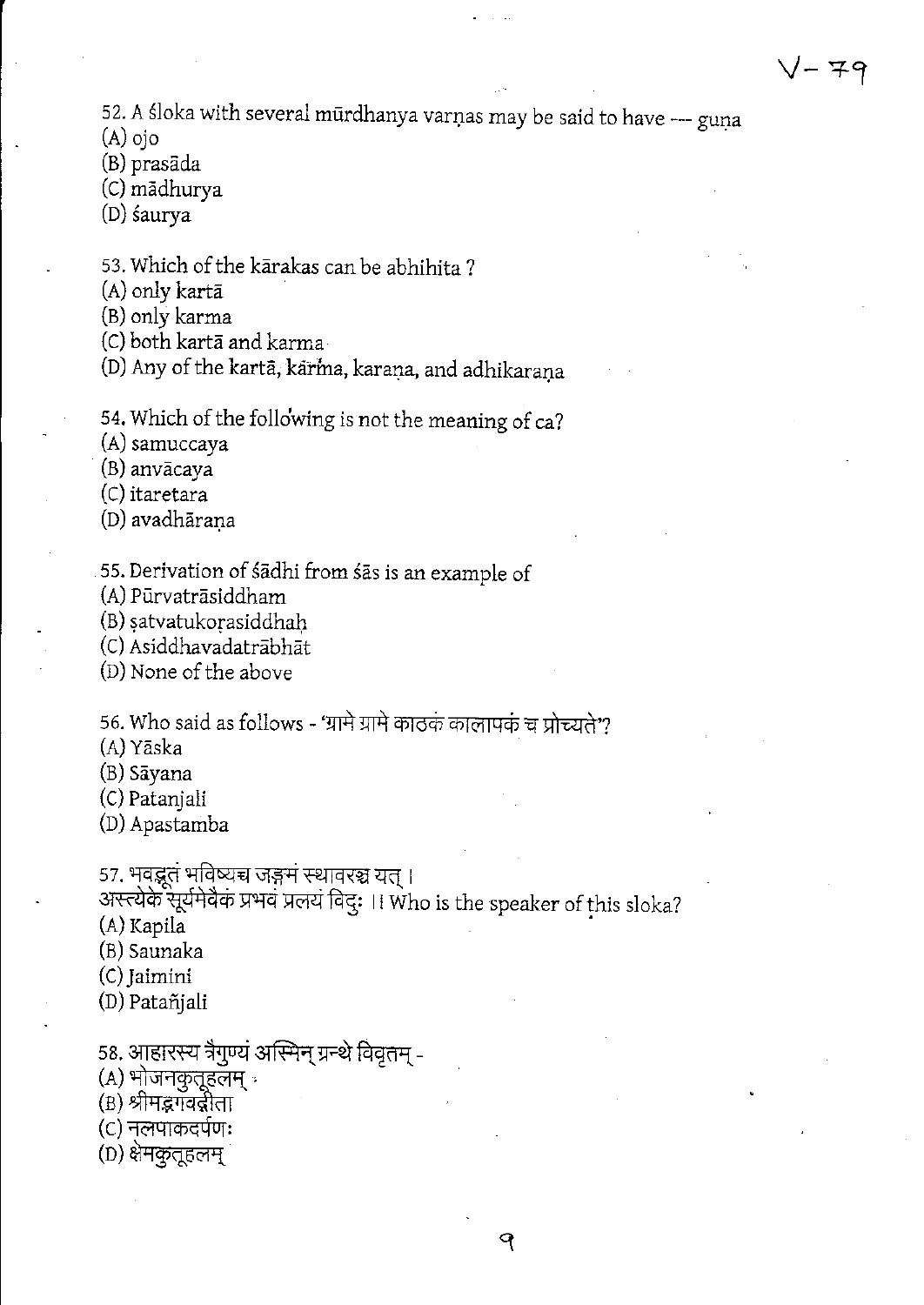59. अनागतम् दुःखम् ---

(A) ध्येयम्

(B) भोग्यम्

(C) हेयम्

(D) चिन्त्यम्

60. शब्दब्रह्मणि निष्णातः क्रिम् अधिगच्छति ?

(A) निर्गुणब्रह्म

(B) सगुणब्रह्म

(C) परंब्रह्म

(D) रसब्रह्म

61. Amongst the following, what is not part of svasthavrtta?

(A) Dinacarya

(B) rtucaryā

(C) Sadvrtta

(D) Cārucaryā

62. 'आहारशुद्धौ सत्त्वशुद्धिः, सत्त्वशुद्धौ धृवास्मृतिः' - कस्यामुपनिषदि विद्यते?

(A) गर्भोपनिषदि

(B) बृहदारण्यकोपनिषदि

(C) छान्दोग्योपनिषदि

(D) तैत्तिरीयोपनिषदि

63.अध्यात्मविद्याविद्यानां, --- प्रवदतामहम् ।

(A) प्रज्ञा

 $(B)$  बुद्धिः

 $(C)$  वादः

(D) तत्त्वं

64. 'अणुत्वमथ चैकत्वं द्वौ गुणौ मनसः स्मृतौ' - who spoke thus?

(A) Gautama

(B) Caraka

(C) Kapila

(D) Patañjali

65. सर्वदा सर्वभावानां सामान्यं वृद्धिकारणम् ।

हासहेतुर्विशेषश्च प्रवृत्तिरुभयस्य तु ।।

Which of the following concept this verse speaks of?

(A) सामान्य-वृद्धिसिद्धान्तः

(B) सामान्य-प्रवृत्तिसिद्धान्तः

(C) सामान्य-विशेषसिद्धान्तः

(D) वृद्धि-हाससिद्धान्तः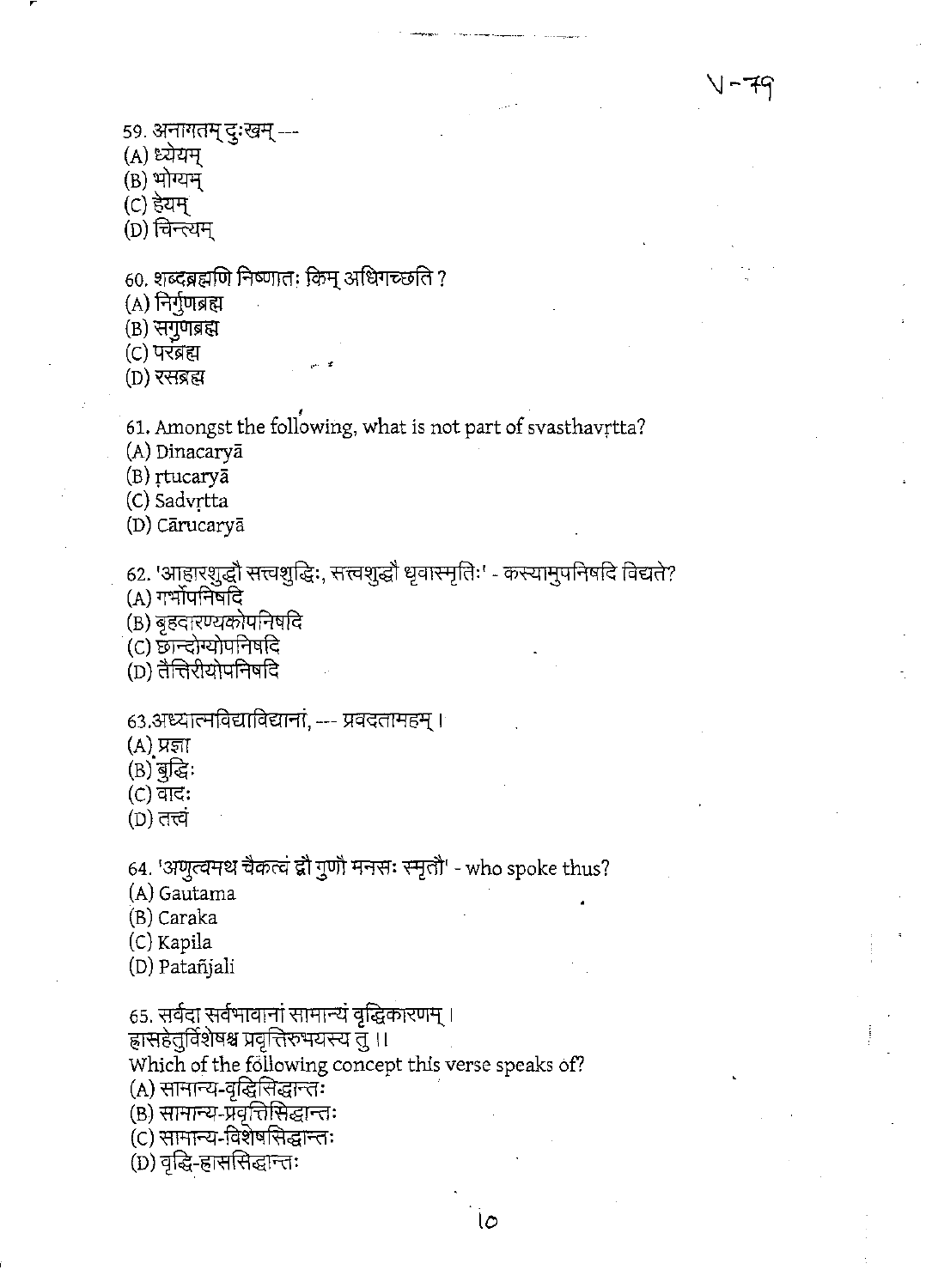$V - 79$ 

66.--- विवेकख्यातिः ।

(A) ब्रह्मचर्यात्

 $(B)$  वैराग्यात्

 $(C)$  तपसः

 $(D)$  नियमात्

67. सदसत्ख्यातिवादिनः के?

 $(A)$  प्राभाकराः

 $(B)$  भाड़ाः

 $(C)$  माध्यमिकाः

(D) साङ्ख्याः

68. आयुर्वेदे कति मानसप्रकृतयः प्रोक्ताः?

(A) 3

(B) 7

 $(C)$  13

(D) 16

69. संवृतिसत्त्यत्व is discussed in -

(A) Buddhism

(B) Jainism

(e) Samkhya

(D) Vedanta

70. बीजात्मकैर्महाभूतैस्सूक्ष्मैस्सत्त्वानुगैश्व सः । मातुश्वाहाररसजैः क्रमात्कुक्षौ विवर्धते ।। This verse can be traced to? (A) Așțāṅgasaṅgraha (B) Astāngahrdaya

(C) Kāśyapasamhitā

(D) Carakasamhita